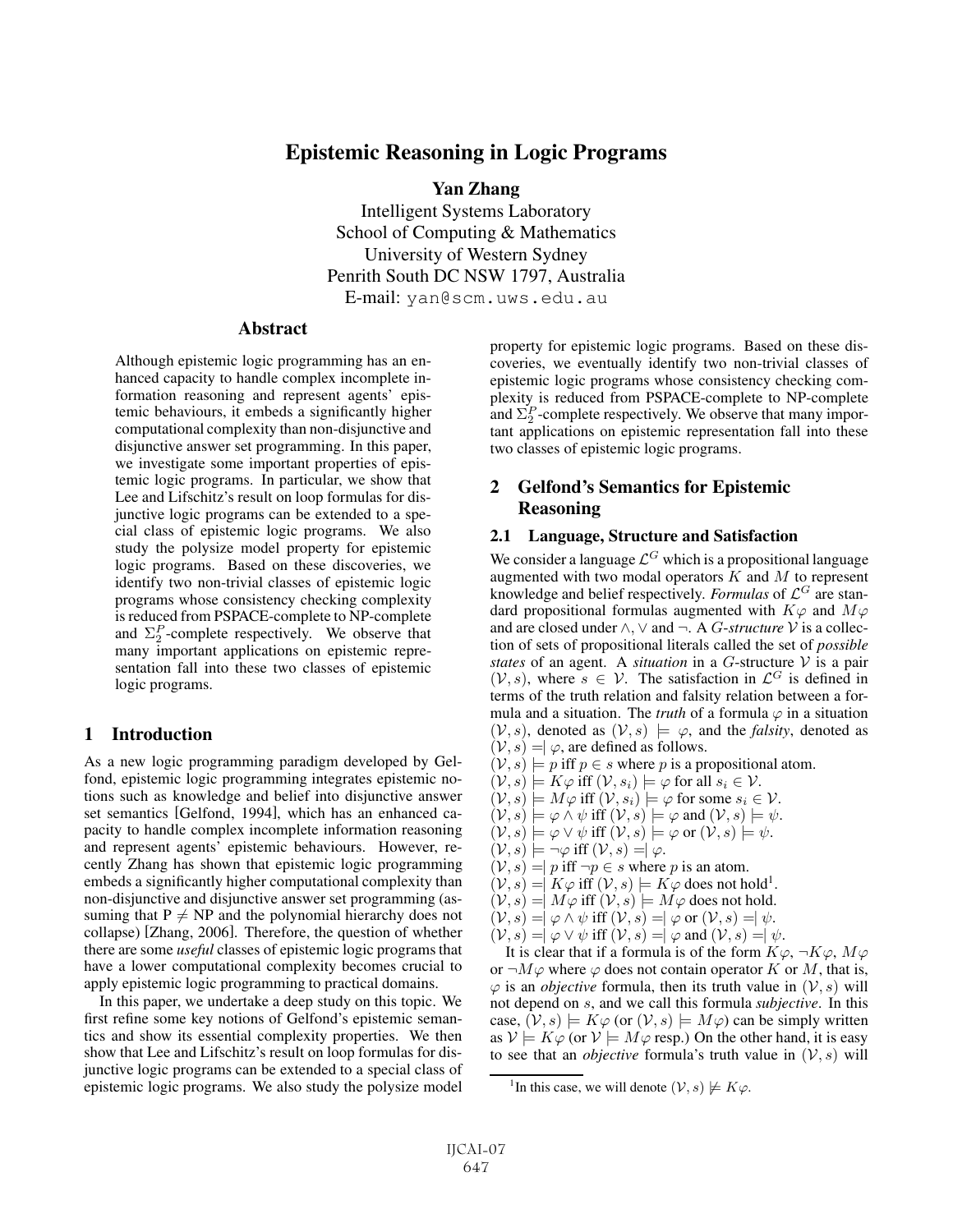only depend on s. Therefore, notion  $(\mathcal{V}, s) \models \varphi$  may also be simplified as  $s \models \varphi$ . A propositional literal is also called an *objective literal*, and formulas  $KL$ ,  $\neg KL$ ,  $ML$ ,  $\neg ML$  are called *subjective literals* where L is a propositional literal.

It is important to notice that in Gelfond's semantics,  $(V, s) = \n\varphi$  is not equivalent to  $(V, s) \not\models \varphi$  in general. This is because by allowing s to be a set of propositional literals, an atom is not assigned a truth value in s if neither of the atom nor its negation is presented in s. Consequently, K and M are not dual modal operators<sup>2</sup> in  $\mathcal{L}^G$ . For instance, consider  $V = \{\{a, b\}, \{a, b, \neg c\}\}\$ . Clearly we have  $V \models \neg K \neg c$ . But we do not have  $V \models Mc$ .

A G-structure V is called *consistent* if for each  $s \in V$ , s does not contain a propositional atom as well as its negation. Otherwise, V is *inconsistent* and is denoted as  $V = \{Lit\}$ where Lit denotes the inconsistent set of all propositional literals.

Given a G-structure V, we say a formula  $\varphi$  is *satisfied* in V if there is some  $s \in V$  such that  $(V, s) \models \varphi$ . A formula  $\varphi$  is *satisfiable* if  $\varphi$  is satisfied in some consistent G-structure V. A consistent G-structure V is called a *model* of  $\varphi$  if for every  $s \in \mathcal{V}, (\mathcal{V}, s) \models \varphi$ , denoted as  $\mathcal{V} \models \varphi$ . We may use  $Mod(\varphi)$ to denote the set of all models of  $\varphi$ .

**Lemma 1** *A formula*  $\varphi$  *of*  $\mathcal{L}^G$  *is satisfiable if and only if it is satisfied in a consistent G-structure with at most*  $|\varphi|$  *states, where*  $|\varphi|$  *denotes the length of formula*  $\varphi$ *.* 

Theorem 1 *Deciding whether a formula is satisfiable is NPcomplete.*

Given a satisfiable formula  $\varphi$ , very often the maximal model of  $\varphi$  is of a special interest in our study, as will be shown in section 3. Formally a G-structure V is a *maximal model* of  $\varphi$  if  $V$  is a model of  $\varphi$  and there does not exist another consistent  $\mathcal{V}'$  such that  $\mathcal{V}' \models \varphi$  and  $\mathcal{V} \subset \mathcal{V}'$ . Consider formula  $K(a \equiv \neg b)$ , it has three models  $\{\{a, \neg b\}\},\$  $\{\{\neg a, b\}\}\$  and  $\{\{a, \neg b\}, \{\neg a, b\}\}\$ , where only the last one is a maximal model. On the other hand, formula  $((a \wedge \neg b) \equiv$  $\neg Mb) \wedge ((\neg a \wedge b) \equiv \neg Ma)$  has two models  $\{\{a, \neg b\}\}\$ and  $\{\{\neg a, b\}\}\$ and both are maximal models.

**Proposition 1** Let  $\varphi$  be a formula of  $\mathcal{L}^G$  and let V be a G*structure.* Deciding whether  $V$  *is a maximal model of*  $\varphi$  *is co-NP-complete.*

### 2.2 World View Semantics for Epistemic Logic Programs

We specify an *epistemic logic program* in language  $\mathcal{L}^G$  to be a finite set of rules of the form:

$$
F_1 \vee \cdots \vee F_k \leftarrow G_1, \cdots, G_m,
$$
  
\n
$$
not G_{m+1}, \cdots, not G_n,
$$
\n(1)

and constraints of the form:

$$
\leftarrow G_1, \cdots, G_m, not G_{m+1}, \cdots, not G_n. \tag{2}
$$

In (1) and (2),  $F_1, \dots, F_k$  are objective literals,  $G_1, \dots, G_m$ are objective or subjective literals, and  $G_{m+1}, \cdots, G_n$  are objective literals. Sometimes, we also present a rule in the form head  $\leftarrow$  body, where head  $= \{F_1, \dots, F_k\}$  and  $body = \{G_1, \dots, G_m, not G_{m+1}, \dots, not G_n\}.$  Note that if head  $= \emptyset$ , then the rule becomes a constraint; and if  $body = \emptyset$ , i.e.  $head \leftarrow$ , it means that  $head$  should be true without any condition.

For an epistemic logic program Π without constraints, its semantics is given by its *world view* which is defined in the following steps:

*Step 1*. Let Π be an epistemic logic program not containing  $\overline{\text{modal}}$  operators K and M and negation as failure not. A set s of propositional literals is called a *belief set* of Π iff s is a minimal set of satisfying conditions: (i) for each rule  $F \leftarrow G_1, \cdots, G_m$  from  $\Pi$  such that  $s \models G_1 \land \cdots \land G_m$  we have  $s \models F$  (*F* is  $F_1 \lor \cdots \lor F_k$ ); and (ii) if s contains a pair of complementary literals then we write  $s = Lit$ .

*Step 2*. Let Π be an epistemic logic program not containing modal operators  $K$  and  $M$  and  $s$  be a set of propositional literals in the language of  $\Pi$ . By  $\Pi_s$  we denote the result of (i) removing from  $\Pi$  all the rules containing formulas of the form not G such that  $s \models G$  and (ii) removing from the rules in  $\Pi$  all other occurrences of formulas of the form not G. We call s is a *belief set* of  $\Pi$  if it is a belief set of  $\Pi_s$ .

*Step 3*. Finally, let Π be an arbitrary epistemic logic program and  $\overline{V}$  a collection of sets of propositional literals in its language. By  $\Pi_{\mathcal{V}}$  we denote the epistemic logic program obtained from  $\Pi$  by (i) removing from  $\Pi$  all rules containing formulas of the form G such that G is subjective and  $V \not\models G$ , and (ii) removing from rules in  $\Pi$  all other occurrences of subjective formulas.

Now we define that a collection  $V$  of sets of ground literals is a *world view* of Π if V is the collection of all belief sets of  $\Pi$ <sub>ν</sub>. Clearly, a world view of an epistemic logic program is also a G-structure in language  $\mathcal{L}^G$ .

It is easy to extend the world view definition above for epistemic logic programs  $\Pi$  with constraints:  $V$  is a world view of  $\Pi$  if  $\mathcal V$  is a world view of the program obtained by deleting all constraints from Π, and for each constraint in Π of the form (2), either  $V \not\models G_i$  for some  $1 \leq i \leq m$ , or  $V \models G_j$  for some  $(m + 1) \leq j \leq n$ . An epistemic logic program may have one, more than one, or no world views.

Theorem 2 *[Zhang, 2006] Deciding whether an epistemic logic program has a world view is PSPACE-complete.*

It is easy to see that extended/normal logic programs and disjunctive logic programs are two special classes of epistemic logic programs whose world views always exist. Although computing the world view (i.e. the collection of all stable models/answer sets) for these types of programs could be difficult (this will be addressed in section 7), in general, we are more interested in discoverying non-trivial classes of epistemic logic programs with a lower computational complexity.

## 3 Completion for Epistemic Logic Programs without Positive Knowledge

Let us consider a simple epistemic logic program  $\Pi = \{a \leftarrow$  $\neg Mb$ . This program has one world view  $\{\{a\}\}\$ . However,

<sup>&</sup>lt;sup>2</sup>K and M are called *dual* if  $\neg K \neg \varphi$  is equivalent to  $M\varphi$ .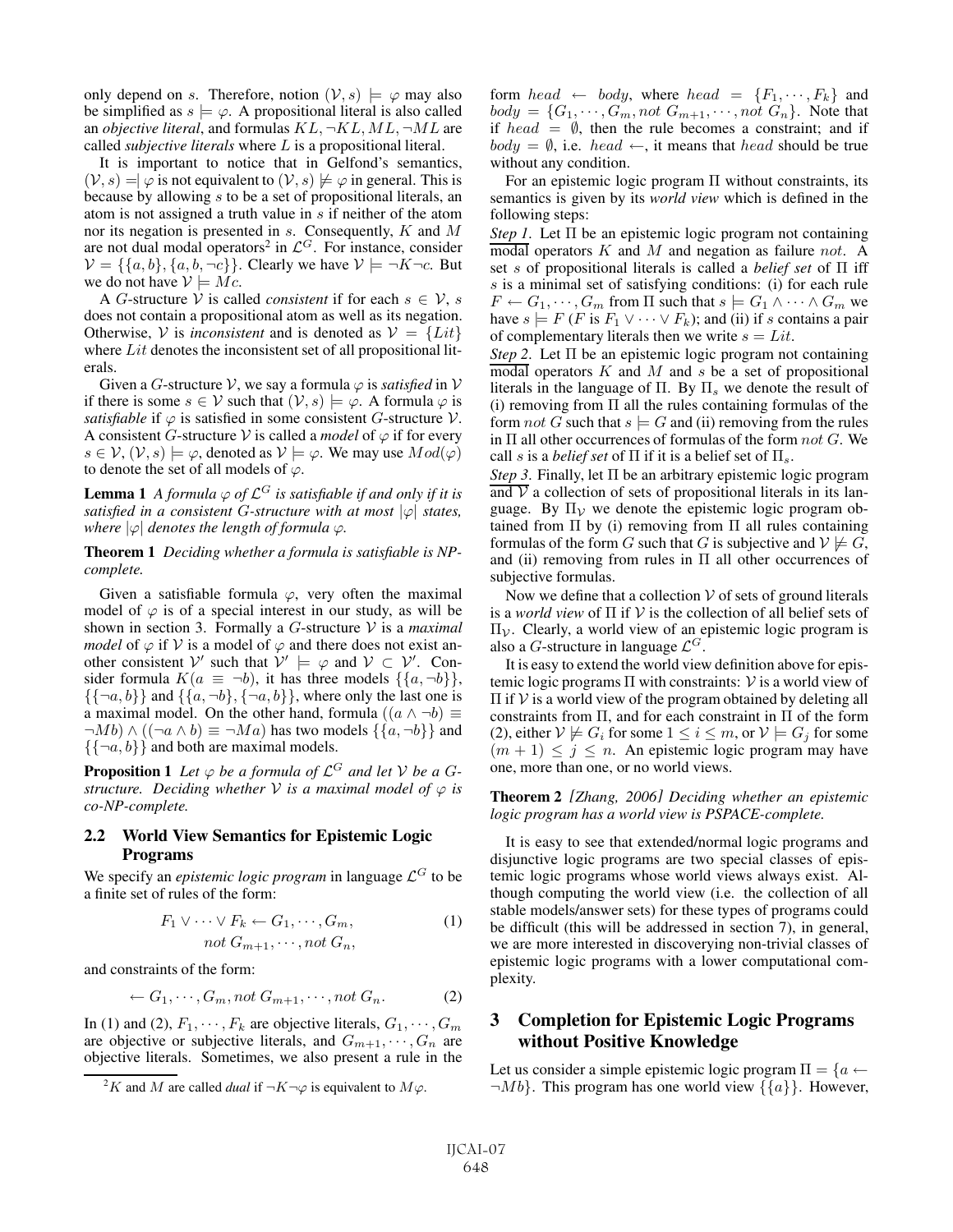under the previous  $G$ -structure semantics,  $\Pi$ 's equivalent formula  $\neg b \wedge (a \equiv \neg Mb)^3$  has a unique model  $\{\{a, \neg b\}\}\$ , which is obviously different from Π's world view. This inconsistency can be avoided if we slightly revise the definitions of G-structure and the associated satisfaction in  $\mathcal{L}^G$ .

To begin with, we first need to remove negative propositional atoms from epistemic logic programs. An epistemic logic program Π is said in *canonical form* if no negative propositional atom occurs in Π. Note that this does not exclude occurrences of negative subjective formulas in Π. For instance, program  $\{a \lor b \leftarrow \neg Mc\}$  is to be in canonical form, while program  $\{a \lor b \leftarrow \neg M \neg c\}$  is not. For an arbitrary program Π, we can always transform it into the canonical form by introducing new propositional atoms in the language. In particular, for each atom a in  $\mathcal{L}^G$ , we introduce a new atom a' to represent literal  $\neg a$ . Therefore, by replacing each negative atom  $\neg a$  occurring in  $\Pi$  with the corresponding new atom  $a'$ , the resulting program, denoted as  $\Pi^c$ , is in canonical form. If V is a G-structure in language  $\mathcal{L}^G$ ,  $\mathcal{V}^c$  is obtained by replacing each negative atom occurring in  $V$  with the corresponding new atom.

**Proposition 2** *Let* Π *be an epistemic logic program and*  $\Pi^c$ *be* Π*'s canonical form. A consistent* G*-structure* V *is a world view of*  $\Pi$  *if and only if*  $V^c$  *is a world view of*  $\Pi^c$ *.* 

Due to Proposition 2, in the rest of this paper, we can assume that all epistemic logic programs are in canonical form in our context. Now we re-define a G-structure to be a collection of sets of propositional atoms. Consequently, we revise the falsity relation in  $\mathcal{L}^G$  as follows:  $(\mathcal{V}, s) = \overline{-p}$  iff  $p \notin s$  $(p)$  is a propositional atom), while the truth relation and falsity relation for all other formulas remain the same. We should mention that this change will imply that  $K$  and  $M$  become dual modal operators in  $\mathcal{L}^G$  (recall that in section 2.1, we showed that  $K$  and  $M$  are not dual operators). Despite this difference, this new satisfaction will not affect the world view definition for epistemic logic programs.

Given an epistemic logic program  $\Pi$ , we use  $Atom(\Pi)$  to denote the set of all atoms occurring in Π. Now we define a class of epistemic logic programs without positive knowledge, denoted as  $\mathcal{ELP}^{-K}$ . That is, for each  $\Pi \in \mathcal{ELP}^{-K}$ , no knowledge operator K *positively* occurs in the body of each rule. It is easy to obverse that many typical epistemic logic programs in applications are actually  $\mathcal{ELP}^{-K}$  programs [Gelfond, 1994].

**Definition 1** Let  $\Pi$  be an  $\mathcal{ELP}^{-K}$  program. The completion *of* Π*, denoted as* Comp(Π)*, consists of the following formulas:* (1) if head  $\leftarrow$  body is a rule in  $\Pi$ , then the following *formula is in*  $Comp(\Pi)^4$ :

$$
body \supset head; \tag{3}
$$

*(2) for each*  $a \in Atom(\Pi)$ *, the following formula is in* Comp(Π)*:*

$$
a \supset \bigvee_{head \leftarrow body \in \Pi, a \in head} (body \wedge \bigwedge_{p \in head \setminus \{a\}} \neg p); \qquad (4)
$$

<sup>3</sup> Later we will see that this formula is the completion of  $\Pi$ .

*and (3) for each*  $a \in Atom(\Pi)$ *, if there is no rule head*  $\leftarrow$ *body* in  $\Pi$  *such that*  $a \in head$ *, then*  $\neg a$  *is in*  $Comp(\Pi)$ *.* 

**Example 1** Let  $\Pi$  consist of the following rules:

$$
a \lor b \leftarrow \neg Mc, d \leftarrow \neg Ka.
$$

Clearly,  $\Pi$  is an  $\mathcal{ELP}^{-K}$  program. From Definition 1,  $Comp(\Pi)$  consists of the following formulas:

$$
\neg Mc \supset (a \lor b),a \supset (\neg b \land \neg Mc),b \supset (\neg a \land \neg Mc),d \equiv \neg Ka,
$$
  

$$
\neg c.
$$

It is easy to check that  $\Pi$  has a unique world view  $\{\{a, d\}, \{b, d\}\}\$ , which is also the unique model of  $\widetilde{Comp}(\Pi)$ .  $\Box$ 

In general, Definition 1 cannot be extended to arbitrary epistemic logic programs. Consider the following program  $\bar{\Pi'}$ :

$$
a \lor b \leftarrow \neg Mc, d \leftarrow Ka.
$$

If we apply Definition 1 to  $\Pi'$ , its completion is the same as in Example 1 except formula  $d \equiv \neg Ka$  is replaced by  $d \equiv Ka$ . We can see that  $\Pi'$  has one world view  $\{\{a\}, \{b\}\},$ where  $Comp(\Pi')$  has two maximal models  $\{\{a\}, \{b\}\}\$ and  $\{\{a, d\}\}\.$  Since  $\Pi'$  does not contain any loop (see next section), Definition 1 actually does not provide a precise completion characterization for arbitrary epistemic logic programs.

The following proposition establishes an important connection between an  $\mathcal{ELP}^{-K}$  program and its completion.

**Proposition 3** Let  $\Pi$  be an  $\mathcal{ELP}^{-K}$  program. If  $V$  is a world *view of*  $\Pi$ *, then it is also a maximal model of*  $Comp(\Pi)$ *.* 

# 4 Loop Formulas for  $\mathcal{ELP}^{-K}$  Programs

Now we show that Lee and Lifschitz's loop formula result for disjunctive logic programs [Lee and Lifschitz, 2003] can also be extended to  $\mathcal{ELP}^{-K}$  programs.

Given an epistemic logic program Π, the *positive depen*dency graph of  $\Pi$ , denoted as  $G_{\Pi}^{+}$ , is the directed graph constructed in the following way: the set of vertices is  $Atom(\Pi) \cup KM(\Pi)$ , where  $KM(\Pi)$  is the set of all subjective atoms occurring in  $\Pi$ , and for each pair of vertices  $x, y \in Atom(\Pi) \cup KM(\Pi)$ : (1) there is an edge from x to y if there is a rule head  $\leftarrow$  body in  $\Pi$ , such that  $x \in head$ , and y *positively* occurs in body; (2) for each path in the graph formed from (1), if both  $a$  and  $Ka$  (or  $Ma$ ) occur in the path, then for any  $x', y' \in Atom(\Pi) \cup KM(\Pi)$  such that  $(x', a)$  and  $(a, y')$  are edges, add edges  $(x', K a)$  and  $(Ka, y')$   $((x', Ma)$  and  $(Ma, y')$  resp.) respectively; (3) based the graph formed from (1) and (2), if there is no such cycle containing vertex  $a$  but not  $Ka$  ( $Ma$  resp.), then remove vertex a and all its associated edges. We may use  $Pos(body)$  to denote the set of all (objective and subjective) atoms positively occurring in body. We call a nonempty set  $L \subseteq Atom(\Pi) \cup KM(\Pi)$  a *loop* of  $\Pi$  if for any x and y in L, there is a path in  $G_{\Pi}^+$  from x to y with length  $> 0$ .

<sup>&</sup>lt;sup>4</sup>When we view *body* as a formula in language  $\mathcal{L}^G$ , the negation as failure *not* in body is interpreted as the classical negation ¬.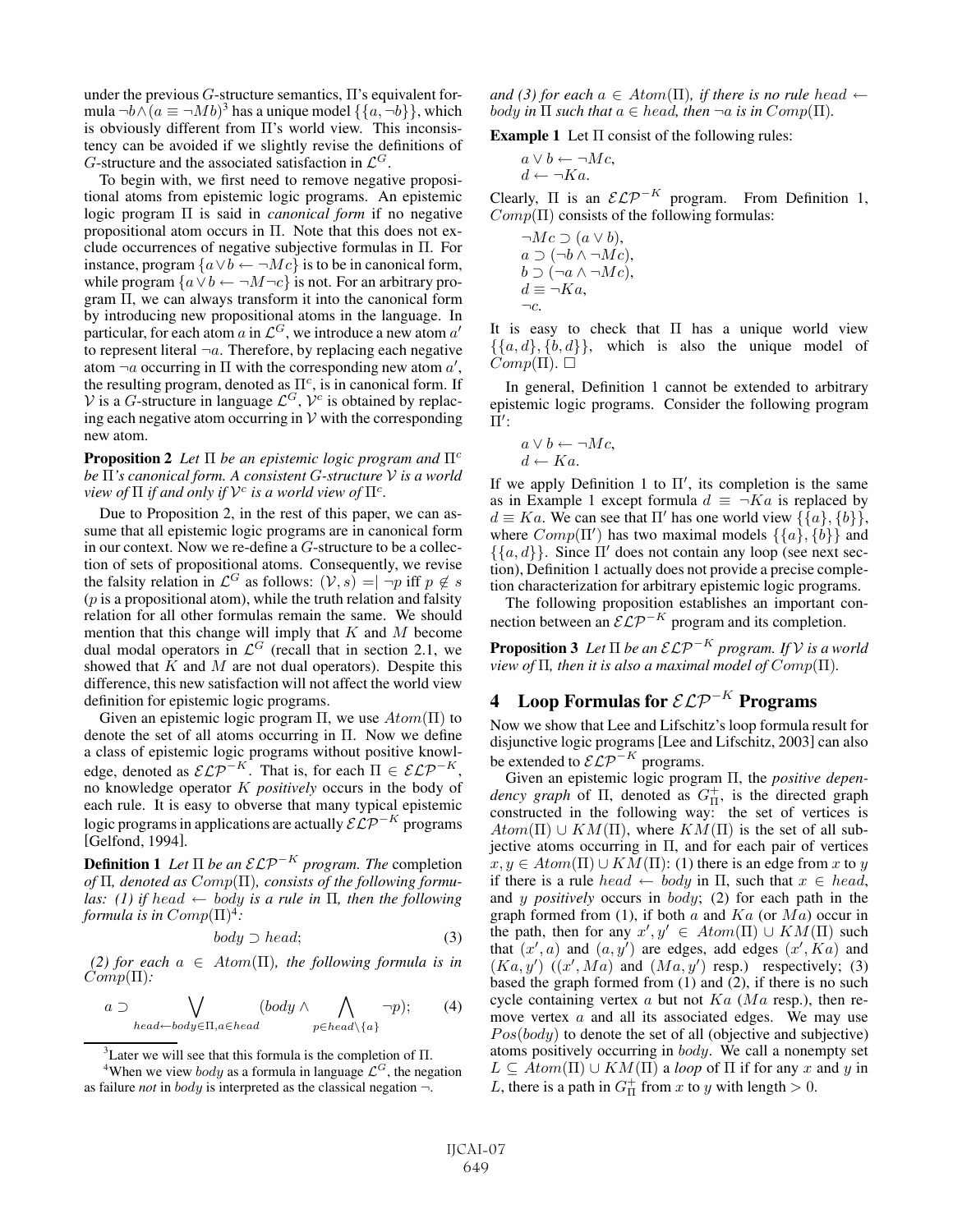Definition 2 *Let* Π *be an epistemic logic program and* L *a loop of* Π*.* R(L) *is denoted as the set of following formulas:*

$$
body \wedge \bigwedge_{p \in head \setminus L} \neg p,
$$

*for each rule head*  $\leftarrow$  *body in*  $\Pi$  *such that head*  $\cap$   $L \neq \emptyset$ *and*  $Pos(body) \cap L = \emptyset$ . *Then the* loop formula  $LF(L)$ *associated with* L *in* Π *is specified as*

$$
(\bigvee L) \supset (\bigvee R(L)). \tag{5}
$$

*We use*  $LF(\Pi)$  *to denote the set of all loop formulas in*  $\Pi$ *.* 

It is easy to see that (5) is equivalent to Lee and Lifschitz's disjunctive loop formula [Lee and Lifschitz, 2003] and Lin and Zhao's loop formula [Lin and Zhao, 2004] if Π is restricted to a disjunctive logic program and a normal logic program respectively.

Example 2 Consider an epistemic logic program Π:

$$
a \lor b \leftarrow Mc, \nc \leftarrow a, \nd \leftarrow \neg Ka.
$$

II has one loop  $L = \{a, Mc\}$ . Then we have  $R(L) = ∅$ , and  $LF(L) = {\neg(\alpha \lor Mc)}$ . On the other hand, since  $\Pi$  is an  $\mathcal{ELP}^{-K}$ ,  $\Pi$ 's completion  $Comp(\Pi)$  consists of the following formulas:

 $Mc \supset a \vee b$ ,  $a \supset ((\neg b \wedge Mc) \vee c),$  $b \supset (\neg a \wedge Mc)$ ,  $c \supset a$ ,  $d \equiv \neg Ka.$ 

We can see that  $Comp(\Pi)$  has two (maximal) models  $\{\{a, c\}\}\$ and  $\{\{d\}\}\$ , where  $Comp(\Pi)\cup LF(L)$  has one (maximal) model  $\{\{d\}\}\$ , which is also the unique world view of  $\Pi$ .  $\Box$ 

**Theorem 3** Let  $\Pi$  be an  $\mathcal{ELP}^{-K}$  program,  $Comp(\Pi)$  the *completion of* Π*, and* LF(Π) *the set of loop formulas of* Π*. A* G*-structure is a world view of* Π *if and only if it is a maximal model of*  $Comp(\Pi) \cup LF(\Pi)$ *.* 

### 4.1 Proof of Theorem 3

In order to prove Theorem 3, we need to first show some important properties of formulas and epistemic logic programs in language  $\mathcal{L}^G$ . We first introduce the notion of epistemic reduction for formulas.

Let V be a G-structure and  $\varphi$  a formula of  $\mathcal{L}^G$ . A formula  $\varphi^{\mathcal{V}}$  is called the *epistemic reduction* of  $\varphi$  with respect to  $\mathcal{V}$ if  $\varphi^{\mathcal{V}}$  is obtained from  $\varphi$  in the following way: (1) for each  $\varphi$ 's subformula of the form  $K\phi$  (here  $\bar{\phi}$  is objective),  $K\phi$ is replaced by  $\phi$  if  $V \models K\phi$ , otherwise  $K\phi$  is replaced by F; and (2) for each  $\varphi$ 's subformula of the form  $M\phi$ ,  $M\phi$  is replaced by T if  $V \models M\phi$ , otherwise  $M\phi$  is replaced by F.

Consider formula  $\varphi = Ka \vee Mb$ . Suppose a and b are the only propositional atoms in the language. Then  $V =$  $\{\emptyset, \{a\}, \{b\}, \{a, b\}\}\$ is a maximal model of  $\varphi$ . Furthermore, we can see that  $\varphi^{\mathcal{V}} = T$ , where V is exactly the set of all models of  $\varphi^{\mathcal{V}}$ .

**Proposition 4** Let  $\varphi$  be a formula of  $\mathcal{L}^G$  and let V be a G*structure.* Then  $V$  *is a maximal model of*  $\varphi$  *if and only if*  $Mod(\varphi^{\mathcal{V}}) = \{s \mid s \in \mathcal{V}\}.$ 

Now with a slight change, we may extend the notion of epistemic reduction to epistemic logic programs. Let  $\Pi$  be an epistemic logic programs and  $V$  be a  $G$ -structure in language  $\mathcal{L}^G$ . A disjunctive logic program (without containing any K and M operators) eReduct(Π, V) is called the *epistemic reduction* of  $\Pi$  under  $V$  if it is obtained from  $\Pi$  in the following way: (1) removing all rules from  $\Pi$  where G is a subjective literal occurring in the rules and  $\mathcal{V} \not\models G$ , and (2) removing all other occurrences of subjective literals in the remaining rules (i.e. replacing those G with T due to  $\mathcal{V} \models G$ ). Then we have the following results.

Proposition 5 *Let* Π *be an epistemic logic program and* V *a* G-structure of  $\mathcal{L}^G$ . *V is a world view of*  $\Pi$  *if and only if* V *is the collection of all stable models of disjunctive logic program*  $eReduct(\Pi, V)$ .

The following two lemmas establish an important connection between an  $\mathcal{ELP}^{-K}$  program and its completion and loop formulas.

**Lemma 2** *Let*  $\Pi$  *be an*  $\mathcal{ELP}^{-K}$  *program and*  $V$  *a world view of*  $\Pi$ . *Then*  $(Comp(\Pi) \cup LF(\Pi))^{\mathcal{V}} \equiv$  $Comp(eReduct(\Pi, V)) \cup LF(eReduct(\Pi, V)).$ 

**Lemma 3** *Let*  $\Pi$  *be an*  $\mathcal{ELP}^{-K}$  *program and*  $V$ *a maximal model of* Comp(Π) ∪ LF(Π)*. Then*  $(Comp(\Pi) \cup LF(\Pi))^{\gamma} \equiv \hat{Comp}(eReduct(\Pi, \mathcal{V})) \cup$  $LF(eReduct(\Pi, V))$ .

**Proof of Theorem 3:** Consider an  $\mathcal{ELP}^{-K}$  program  $\Pi$  and  $Comp(\Pi) \cup LF(\Pi)$ . We show that V is a world view of  $\Pi$  iff V is a maximal model of  $Comp(\Pi) \cup LF(\Pi)$ .

 $(\Rightarrow)$  Suppose V is a world view of Π. Then from Proposition 5, we know that  $V$  is the collection of all stable models of disjunctive program  $eReduct(\Pi, V)$ . On the other hand, from Lemma 2, we have  $(Comp(\Pi) \cup LF(\Pi))^{\mathcal{V}} \equiv Comp(eReduct(\Pi, \mathcal{V})) \cup$  $LF(eReduct(\Pi, V))$ . On the other hand, from Theorem 1 in [Lee and Lifschitz, 2003], we know that each stable model of program  $eReduct(\Pi, V)$  is also a model of formula  $Comp(eReduct(\Pi, V)) \cup LF(eReduct(\Pi, V))$ . So we conclude  $V = Mod((Comp(\Pi) \cup LF(\Pi))^{\mathcal{V}})$ . Finally, from Proposition 4, it follows that  $V$  is a maximal model of  $Comp(\Pi) \cup LF(\Pi).$ 

( $\Leftarrow$ ) Suppose V is a maximal model of Comp(Π) ∪  $LF(\Pi)$ . From Lemma 3, we know  $(Comp(\Pi) \cup LF(\Pi))^{\mathcal{V}} \equiv$  $Comp(eReduct(\Pi, V)) \cup LF(eReduct(\Pi, V))$ . According to Proposition 4, on the other hand,  $V = Mod((Comp(\Pi) \cup$  $LF(\hat{\Pi})^{\mathcal{V}}$ ). Then from Theorem 1 in [Lee and Lifschitz, 2003], each model of  $Comp(eReduct(\Pi, V)) \cup$  $LF(eReduct(\Pi, V))$  is also a stable model of disjunctive logic program  $eReduct(\Pi, V)$ . Finally, from Proposition 5, it follows that V is a world view of  $\Pi$ . This completes our proof of Theorem 3.  $\Box$ 

### 5 Polynomial Bound on Loop Formulas

Since there may be an exponential number of loops in an epistemic logic program, the way of transforming an  $\mathcal{ELP}^{-K}$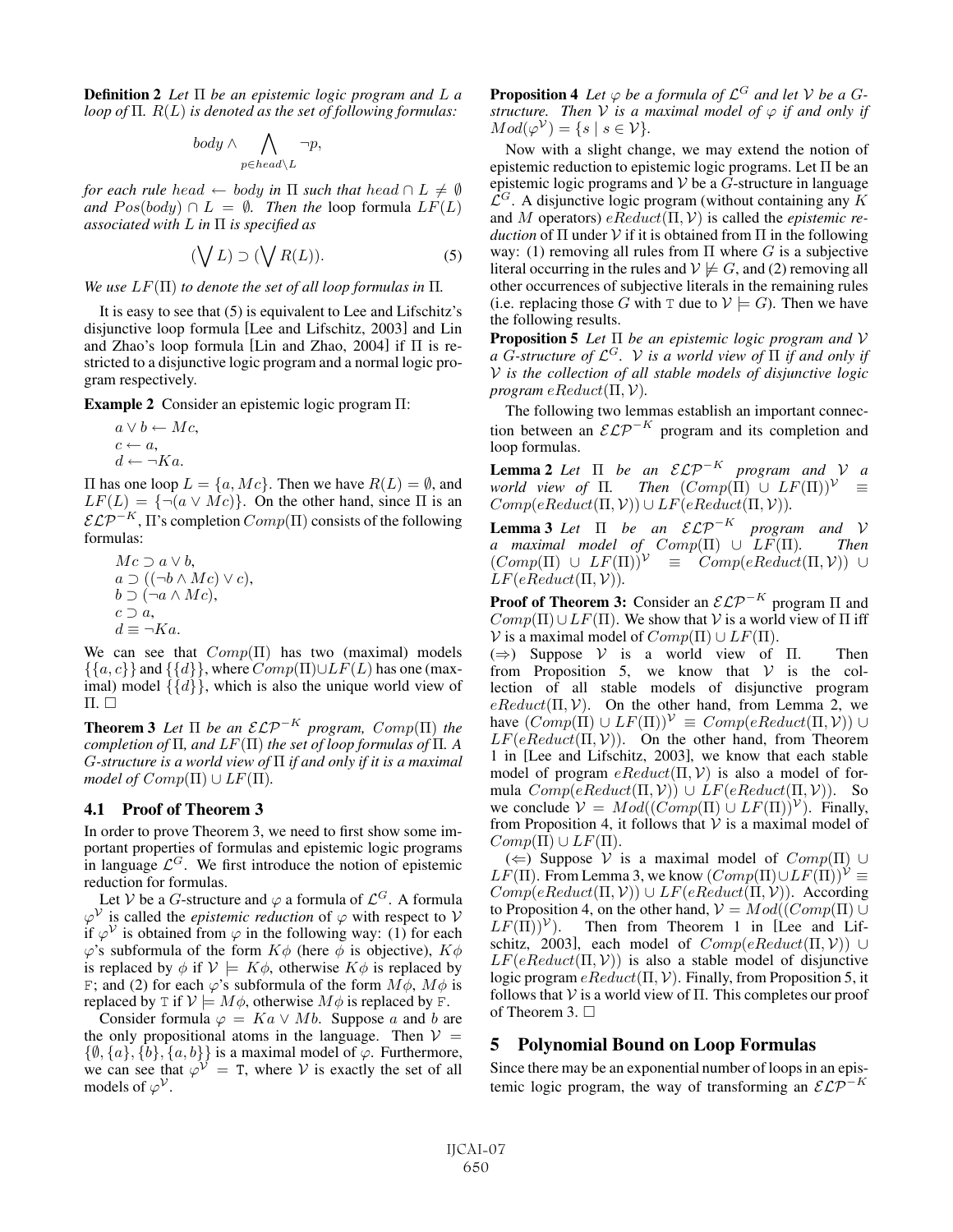program into  $Comp(\Pi) \cup LF(\Pi)$  and then computing its Gstructures will not have particular computation advantages. However, we will show that for  $\mathcal{ELP}^{-K}$  programs with polynomially bounded numbers of loop formulas, the consistency check problem will be significantly reduced from PSPACEcomplete to NP-complete. Formally, given an epistemic logic program Π, we say that Π has a *polynomial bound* on its loop formulas if the number of cycles in  $G_{\Pi}^{+}$  is bounded by  $\mathcal{O}(f(|G_{\Pi}^+|))$  where  $f(|G_{\Pi}^+|)$  is a polynomial of  $|G_{\Pi}^+|$ .

**Theorem 4** Let  $\Pi$  be an  $\mathcal{ELP}^{-K}$  program that has a poly*nomial bound on its loop formulas. Deciding whether* Π *has a world view is NP-complete.*

**Proof:** Here we only give membership proof. From Theorem 3,  $\Pi$  has a world view iff  $Comp(\Pi) \cup LF(\Pi)$  has a maximal model. Clearly, if the number of cycles in  $G_{\Pi}^{+}$  is bounded by  $\mathcal{O}(f(|G_{\Pi}^+|))$ , then the size of formula  $Comp(\Pi) \cup LF(\Pi)$ is also bounded by  $\mathcal{O}(f(|G_{\Pi}^+|))$ . So we can guess such  $LF(\Pi)$  in polynomial time with a nondeterministic Turing machine. From Theorem 1, we know that checking whether  $Comp(\Pi) \cup LF(\Pi)$  has a model is in NP. Also it is easy to see that  $Comp(\Pi) \cup LF(\Pi)$  has a model iff it has a maximal model.  $\square$ 

In the following, we provide a polynomial upper bound on the number of loop formulas for an epistemic logic program. Given an epistemic logic program Π and  $a \in$ head(Π), an *inference chain* of a is a sequence of atoms  $(a, b_1, \dots, b_{l-1}, b_l)$ , where  $a, b_1, \dots, b_l$  are different atoms in  $Atom(\Pi)$ , and there are l different rules  $r_1, \dots, r_l$  in  $\Pi$  such that  $a \in head(r_1), b_1 \in Pos(body(r_1)), b_1 \in$  $head(r_2), b_2 \in Pos(body(r_2)), \dots, b_{l-1} \in head(r_l)$  and  $b_l \in Pos(body(r_l))$ . For each  $a \in head(\Pi)$ , it may have one or more inference chains. The *inference depth* of a, denoted as  $i\text{-}depth(a)$ , is the length of a's longest inference chain. The *inference depth* of  $\Pi$  is defined as  $i$ -depth $(\Pi)$  =  $max(i\text{-depth}(a): a \in head(\Pi)).$ 

Proposition 6 *Let* Π *be an epistemic logic program. If*  $i$ -depth( $\Pi$ ) < k for some fixed k, then  $|LF(\Pi)|$  is bounded *by*  $\mathcal{O}((2^k/k!) \cdot n^k)$ *, where*  $|Atom(\Pi)| = n$ *.* 

Proposition 7 *Let* Π *be an epistemic logic program. For a fixed* k, deciding whether *i*-depth( $\Pi$ )  $\lt k$  *is solvable in time*  $\mathcal{O}(k \cdot n^{k+1})$  *where*  $|Atom(\Pi)| = n$ .

### 6 Polysize Model Property

Some special modal logics such as single agent S5 and KD45 [Blackburn *et al.*, 2001] have *polysize model property* which brings the consistency check (satisfiability problem) in these logics down to NP-complete. We have shown that Gelfond's epistemic semantics also has this property (i.e. Lemma 1). However, epistemic logic programs under the world view semantics do not satisfy the polysize model property in general. For instance, the following program

$$
x_i \vee x'_i \leftarrow,
$$
  
\n
$$
y_i \leftarrow \neg My'_i,
$$
  
\n
$$
y'_i \leftarrow \neg My_i,
$$
 where  $i = 1, \dots, n$ ,

has an exponential number of world views and each world view contains an exponential number of belief sets. Nevertheless, it is easy to observe that many specific epistemic logic programs indeed satisfy the polysize model property. Consequently, we can further identify an important class of epistemic logic programs whose consistency check is  $\Sigma_2^P$ complete.

Definition 3 *An epistemic logic program* Π *is said to satisfy the* polysize model property *if either* Π *has no world view, or for each*  $\Pi$ *'s world view*  $V$ *,*  $|V|$  *is bounded by*  $\mathcal{O}(f(|\Pi|))$ *, where*  $f(|\Pi|)$  *is a polynomial of*  $|\Pi|$ *.* 

Theorem 5 *Let* Π *be an epistemic logic program satisfying the polysize model property. Deciding whether* Π *has a world*  $view$  *is*  $\Sigma_2^P$ -complete.

**Proof:** Since for each world view  $V$  of  $\Pi$ ,  $|V|$  is bounded by  $\mathcal{O}(f(|\Pi|))$ , we can guess, in polynomial time, a k with k being bounded by  $\mathcal{O}(f(|\Pi|))$  and a collection V consisting of k different sets of atoms. Then we check whether  $V$  is a world view of  $\Pi$  in the following way: (1) transform  $\Pi$  into a disjunctive logic program  $\Pi_{\mathcal{V}}$  by performing Step 3 in section 2.2, and (2) for each  $s \in V$ , check whether s is a stable model of  $\Pi_{\mathcal{V}}$ . Clearly, (1) can be done in polynomial time, and (2) is solvable with  $k$  queries to an NP oracle.

Hardness proof. The hardness is proved by a reduction of the validity of QBF  $A = \exists x_1 \cdots \exists x_n \forall y_1 \cdots \forall y_m A'$  $(n, m \geq 1)$ , where  $A' = D_1 \vee \cdots \vee D_h$  and each  $D_k =$  $l_{k,1} \wedge l_{k,2} \wedge l_{k,3}$  is a conjunction of propositional literals  $\hat{l}_{i,j}$  over  $\{x_1, \dots, x_n, y_1, \dots, y_m\}$ . We know that deciding whether A is valid is  $\Sigma_2^P$ -complete [Papadimitriou, 1995]. We construct in polynomial time an epistemic logic program Π from A and show that Π has a world view and each of its world views contains exactly one belief set if and only if A is valid. In particular,  $\Pi$  is constructed on propositional atoms  $\{x_1, \cdots, x_n, y_1, \cdots, y_m\}$ U $\{x'_1, \cdots, x'_n, y'_1, \cdots, y'_m\}$ U {*valid, invalid*}, where  $x'$  and  $y'$  are used to imitate the negations of x and y respectively.  $\Pi$  consists of the following rules:

$$
x_i \leftarrow \neg M x'_i, \n x'_i \leftarrow \neg M x_i, \text{ for } i = 1, \dots, n, \n y_j \vee y'_j \leftarrow, \n y_j \leftarrow K valid, \n y'_j \leftarrow K valid, \text{ for } j = 1, \dots, m, \n valid \leftarrow \rho(l_{k,1}), \rho(l_{k,2}), \rho(l_{k,3}), \n \text{ for } k = 1, \dots, h, \n invalid \leftarrow \neg \text{Minvalid}, \text{ not valid},
$$

where  $\rho(l) = a$  if  $l = a$  and  $\rho(l) = a'$  if  $l = \neg a$  for any  $a \in \{x_1, \dots, x_n, y_1, \dots, y_m\}$ . It is easy to see that if  $\Pi$  has a world view V, then V must only contain *one* belief set. Then we can show that  $\Pi$  has a world view if and only if  $A$ is valid.  $\square$ 

Now we investigate under what conditions, an epistemic logic program will satisfy the polysize model property. We first define the dependency graph for an epistemic logic program. The *dependency graph*  $G_{\Pi}$  of  $\Pi$  is a directed graph where the set of vertices is  $Atom(\Pi)$ ; and for vertices a and b, there is an edge  $(a, b)$  from a to b if there is a rule